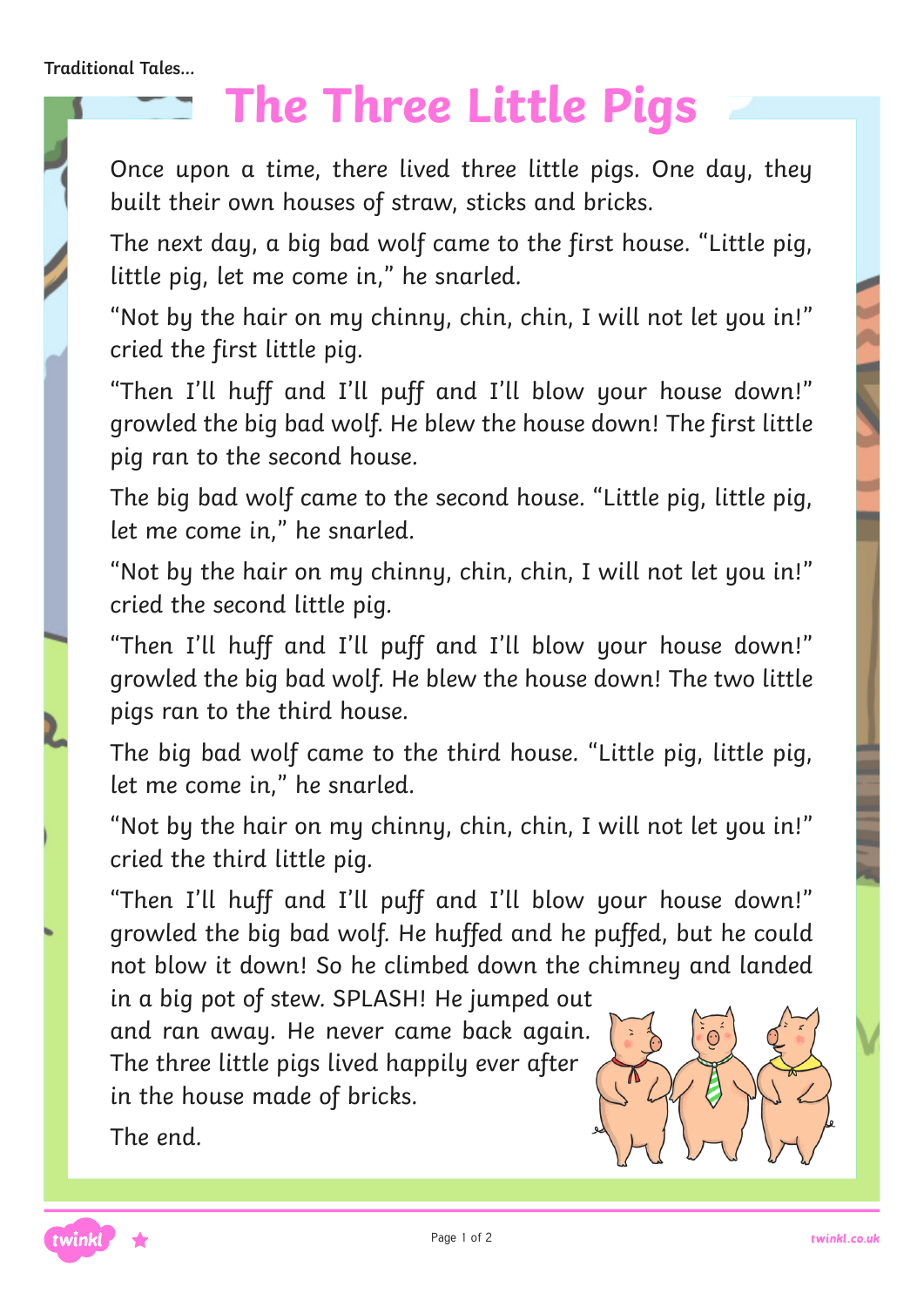Answer the questions below in full sentences.

- 1. What did the first little pig build his house out of?
- 2. What did the second little pig build his house out of?
- 3. What did the third little pig build his house out of?
- 4. What did the big bad wolf do to the houses made of straw and sticks?
- 5. Did the big bad wolf blow down the third house?
- 6. What did the big bad wolf climb down in the third house?

- 7. What did the big bad wolf land in after climbing down the chimney?
- 8. Where did the three little pigs live happily ever after?

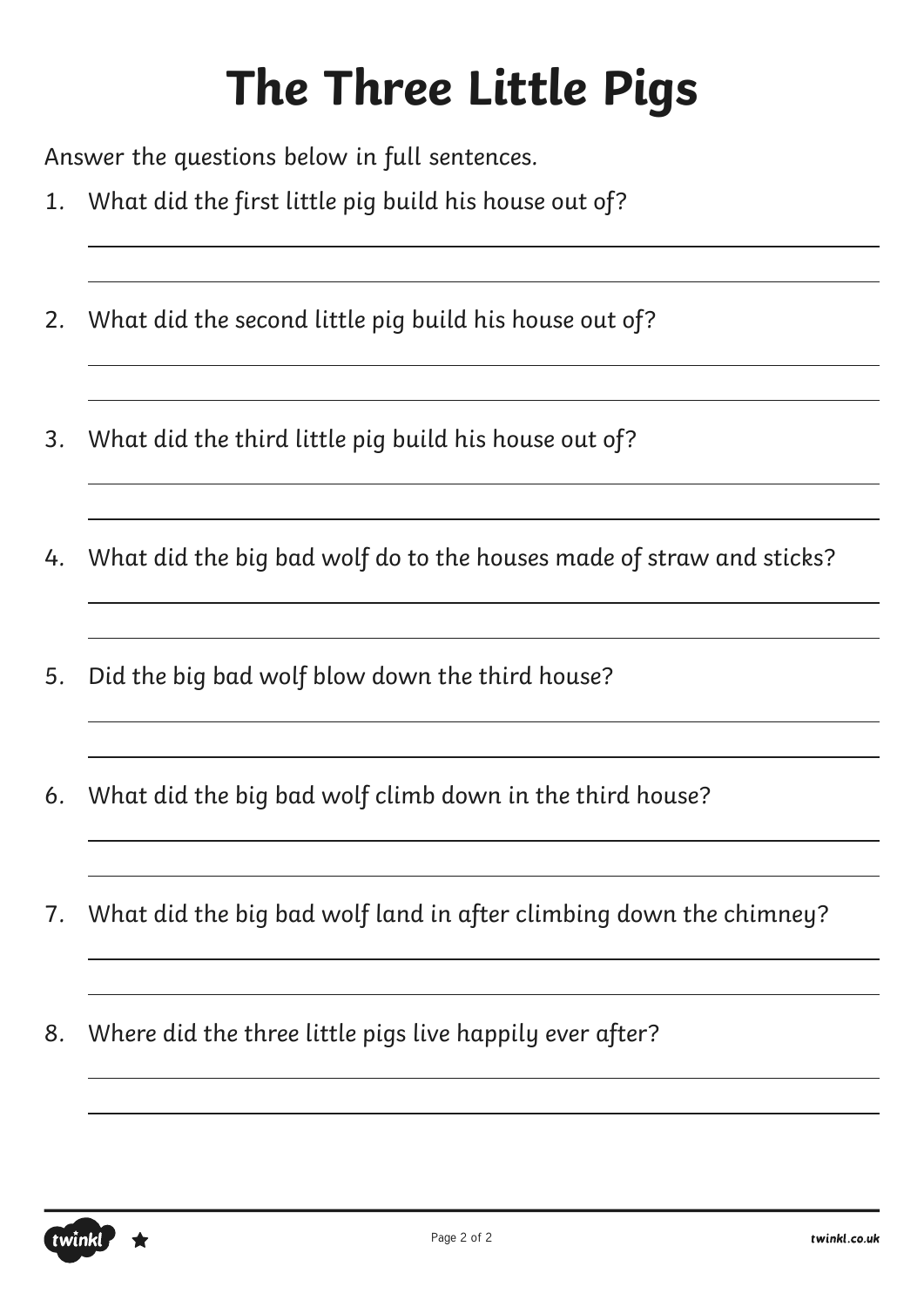#### The Three Little Pigs **Answers**

- 1. What did the first little pig build his house out of? **The first little pig built his house out of straw.**
- 2. What did the second little pig build his house out of? **The second little pig built his house out of sticks.**
- 3. What did the third little pig build his house out of? **The third little pig built his house out of bricks.**
- 4. What did the big bad wolf do to the houses made of straw and sticks? **The big bad wolf blew the two houses down.**
- 5. Did the big bad wolf blow down the third house? **He huffed and he puffed, but he could not blow it down!**
- 6. What did the big bad wolf climb down in the third house? **He climbed down the chimney.**
- 7. What did the big bad wolf land in after climbing down the chimney? **He landed in a big pot of stew.**
- 8. Where did the three little pigs live happily ever after? **The three little pigs lived happily ever after in the house made of bricks.**

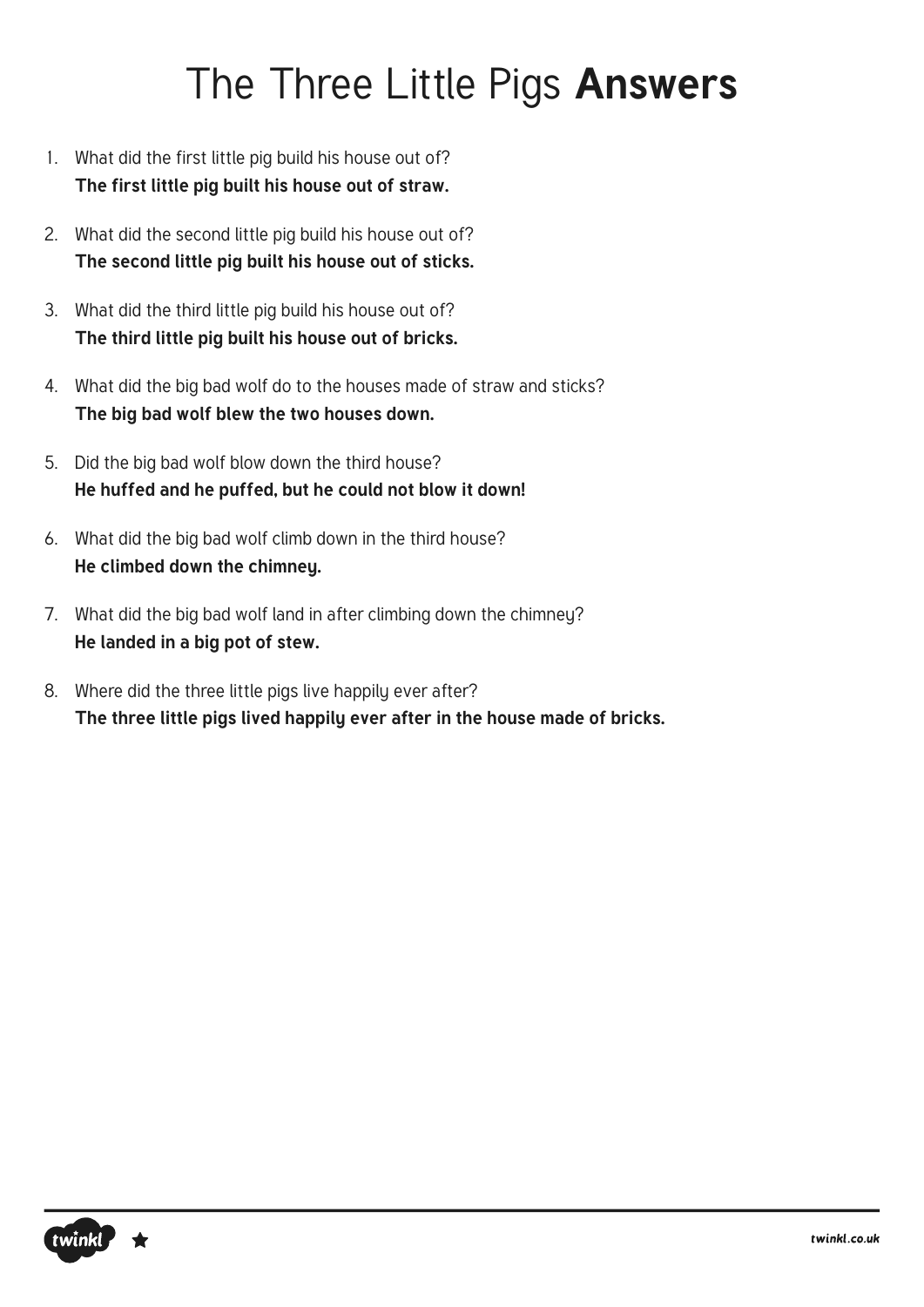Once upon a time, there lived three little pigs. One day, they went to build houses of their own. The first little pig built his house with straw. The second little pig built his house with sticks. The third little pig built his house with bricks because he thought that it would make his house strong.

The next day, a big bad wolf came to the house of straw. "Little pig, little pig, let me come in," he snarled.

"Not by the hair on my chinny, chin, chin, I will not let you in!" cried the first little pig.

"Then I'll huff and I'll puff and I'll blow your house down!" growled the big bad wolf. So he huffed and he puffed and he blew the house down! The first little pig ran to the house made of sticks.

The big bad wolf followed the little pig to the house made of sticks. "Little pig, little pig, let me come in," he snarled.

"Not by the hair on my chinny, chin, chin, I will not let you in!" cried the second little pig.

"Then I'll huff and I'll puff and I'll blow your house down!" growled the big bad wolf. So he huffed and he puffed and he blew the house down! The two little pigs ran to the house made of bricks.

The big bad wolf followed the little pigs to the house made of bricks. "Little pig, little pig, let me come in," he snarled.

"Not by the hair on my chinny, chin, chin, I will not let you in!" cried the third little pig.

"Then I'll huff and I'll puff and I'll blow your house down!" growled the big bad wolf.

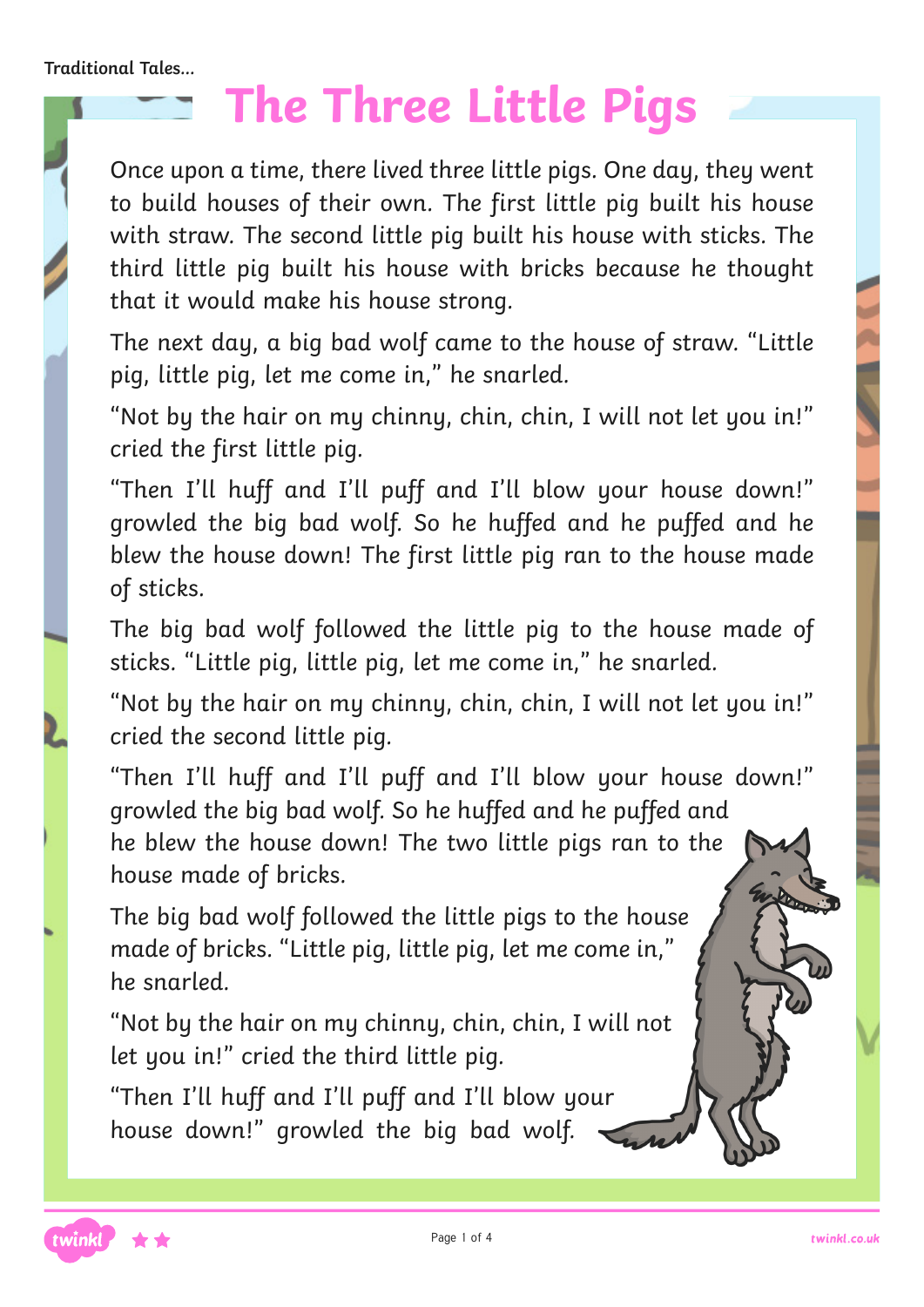He huffed and he puffed, but he could not blow it down! So he climbed down the chimney. But the third little pig had been cooking a big pot of stew and SPLASH! The wolf fell right into the pot! He jumped out of the pot and ran out of the house. He never came back again. The three little pigs lived happily ever after in the house made of bricks.

The end.



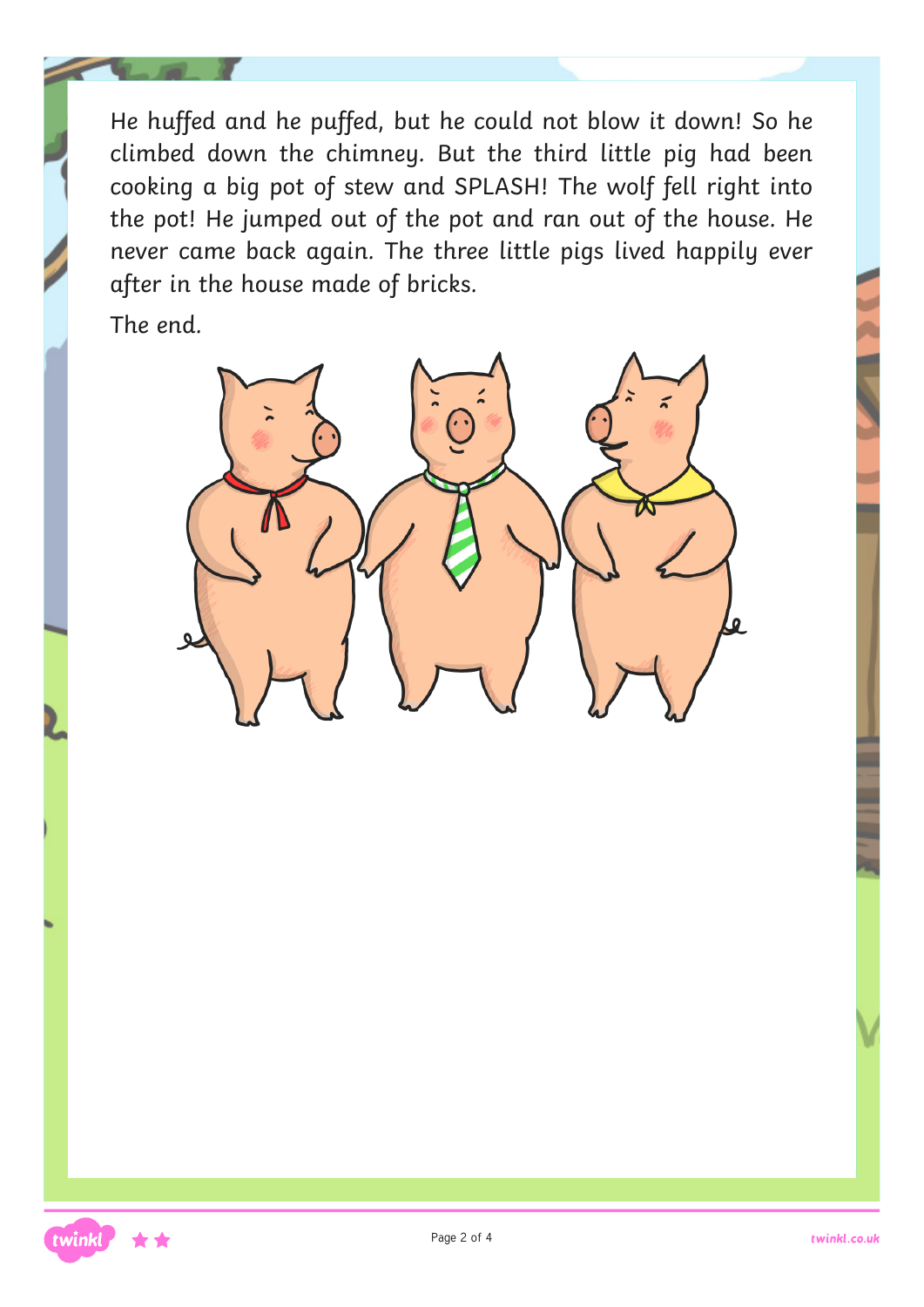Answer the questions below in full sentences.

- 1. What did the first and second little pigs build their houses out of?
- 2. Which is your favourite word or phrase in the story?
- 3. What does the wolf say over and over again?
- 4. Which was the strongest house?
- 5. Where did the first and second little pig go after the wolf blew down the house of sticks?
- 6. What did the big bad wolf do to try to get in after he couldn't blow down the house made of bricks?
- 7. What else do you think he could have tried to get in to the house made of bricks?

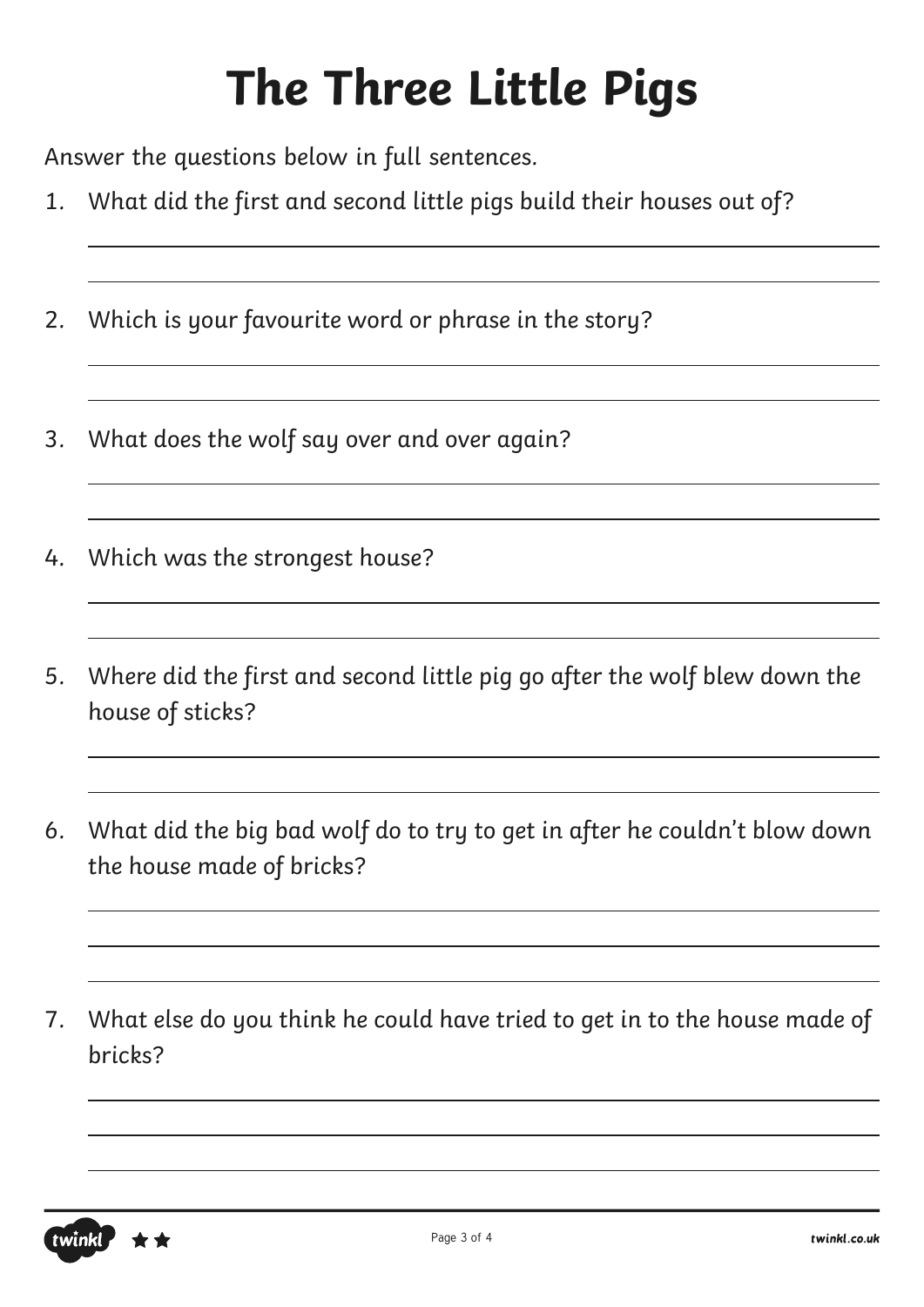8. Do you like the fact that the wolf landed in the pot? Why?

9. What do you think the three little pigs should have done with the wolf at the end?

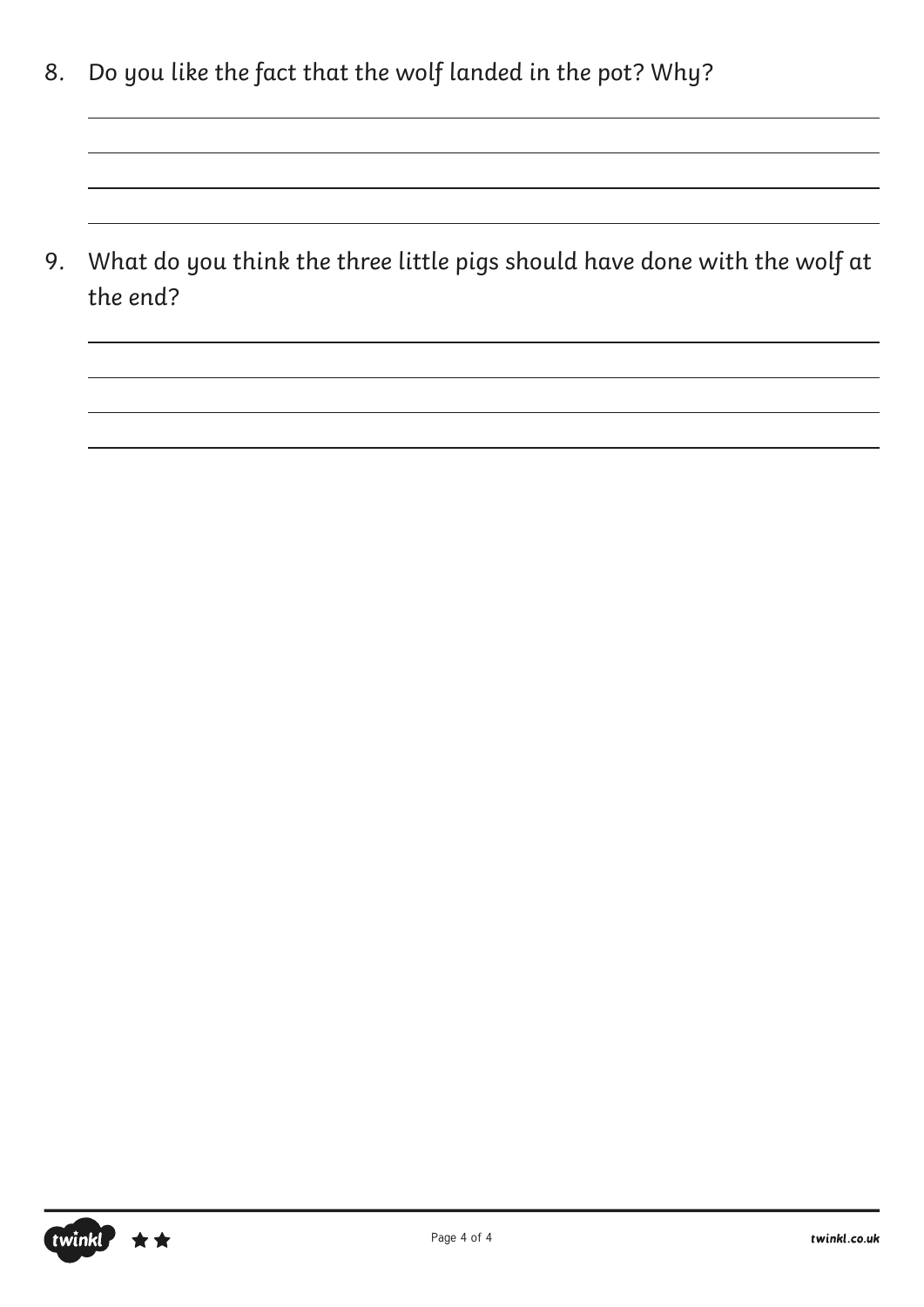#### The Three Little Pigs **Answers**

- 1. What did the first and second little pigs build their houses out of? **The first little pig built his house with straw and the second little pig used sticks.**
- 2. Which is your favourite word or phrase in the story? **(Answers will vary, accept any reasonable response.) E.g. I like it when the little pigs cry, "Not by the hair on my chinny, chin, chin."**
- 3. What does the wolf say over and over again? **The wolf says, "Little pig, little pig, let me come in," over and over.**
- 4. Which was the strongest house? **The third little pig's house made of bricks was the strongest.**
- 5. Where did the first and second little pig go after the wolf blew down the house of sticks? **They ran to the third little pig's house that was made of bricks.**
- 6. What did the big bad wolf do to try to get in after he couldn't blow down the house made of bricks? **He climbed down the chimney.**
- 7. What else do you think he could have tried to get in to the house made of bricks? **(Answers will vary, accept reasonable responses.) E.g. The big bad wolf could have tried climbing through the windows.**
- 8. Do you like the fact that the wolf landed in the pot. Why? **(Answers will vary, accept reasonable responses with reasons.) E.g. I liked that the big bad wolf landed in the pot of stew because he would have burned his bottom and that would have taught him a lesson.**
- 9. What do you think the three little pigs should have done with the wolf at the end? **(Answers will vary, accept reasonable responses.) E.g. The three little pigs should have trapped him in the pot by putting the lid on it.**

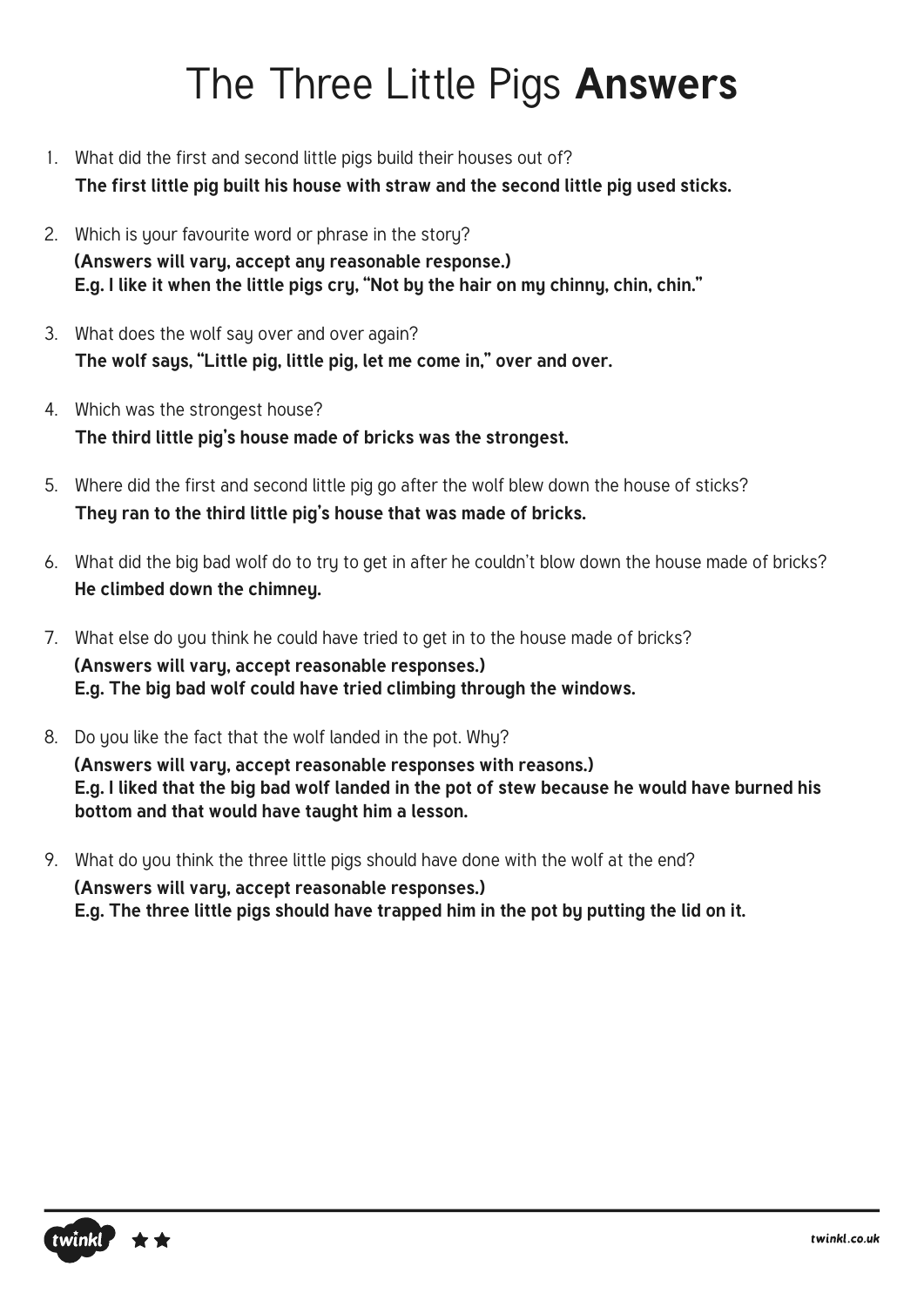Once upon a time, there lived three little pigs. One day, they decided to leave home and build houses of their own. The first little pig thought that straw would make a good house. He built the house very quickly and he was very pleased with it. The second little pig thought that sticks would make a fine house. He built the house very quickly and he was very pleased with his house too. The third little pig thought that bricks would make a strong house. It took him a long time to build the house, but he was very pleased with it.

The next day, a big bad wolf came along. He saw the first little pig in his house of straw. "Little pig, little pig, let me come in," he called.

"Not by the hair on my chinny, chin, chin, I will not let you in!" cried the first little pig.

"Then I'll huff and I'll puff and I'll blow your house down!" growled the big bad wolf. So he huffed and he puffed and he blew the house down! Terrified, the first little pig escaped and ran to join his brother in the house made of sticks.

The big bad wolf followed the little pig to the house made of sticks. "Little pig, little pig, let me come in," he snarled.

"Not by the hair on my chinny, chin, chin, I will not let you in!" shouted the second little pig.

"Then I'll huff and I'll puff and I'll blow your house down!" warned the big bad wolf. So he huffed and he puffed and he blew the house down! The two little pigs escaped and ran to join their brother in the house made of bricks.

The big bad wolf followed the little pigs to the house made of bricks. "Little pig, little

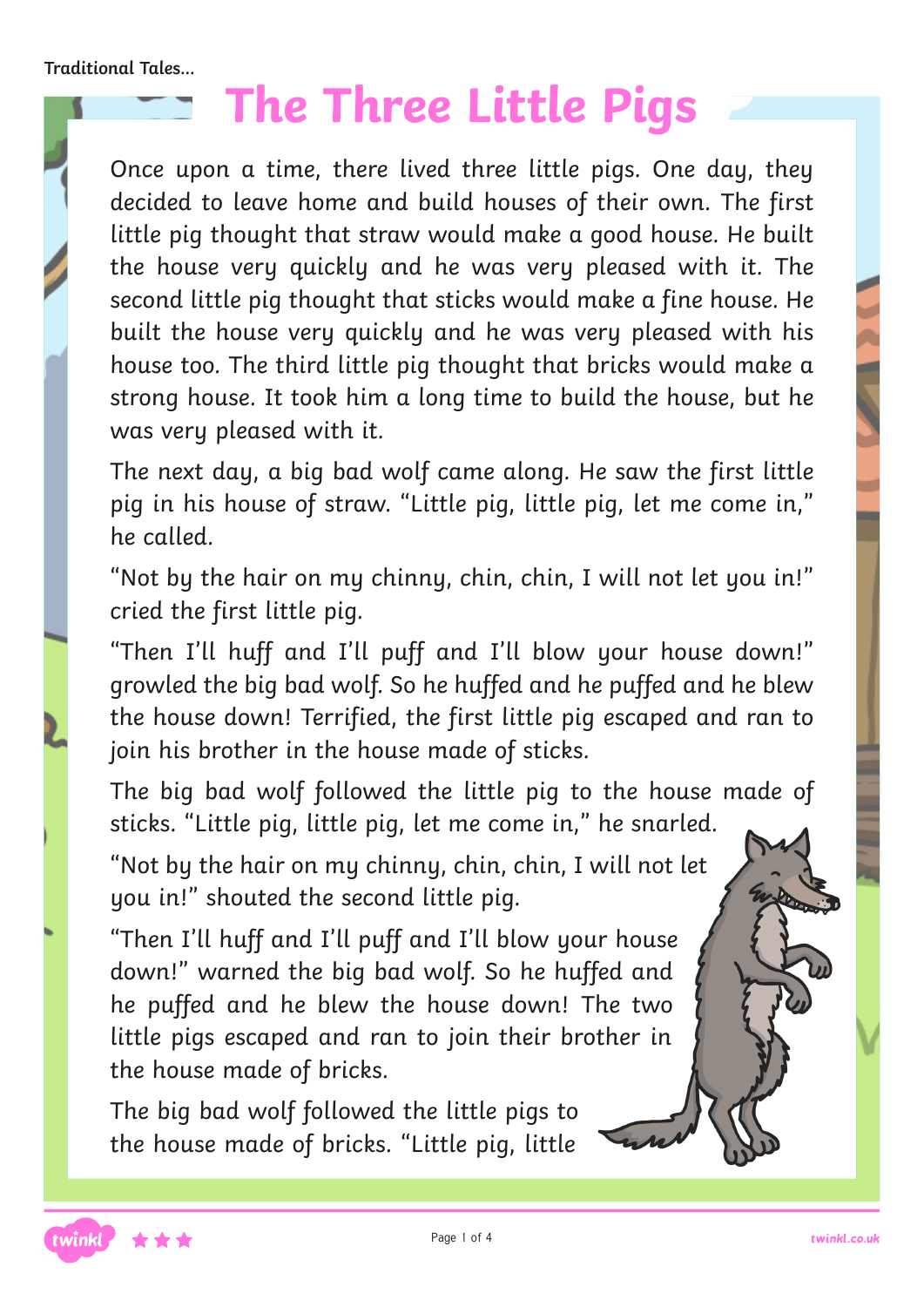pig, let me come in," he called again.

"Not by the hair on my chinny, chin, chin, I will not let you in!" yelled the third little pig.

"Then I'll huff and I'll puff and I'll blow your house down!" threatened the big bad wolf. He huffed and he puffed, but the house was too strong. He could not blow it down! This made the big bad wolf very angry. He climbed onto the roof of the house so he could crawl down the chimney. The big bad wolf was in for a big surprise! The third little pig had been cooking a big pot of stew and SPLASH! The wolf fell right into the pot! The wolf was very shocked. He jumped out of the pot and ran straight out of the house. He never came back again. The three little pigs lived happily ever after in the house made of bricks.

The end.

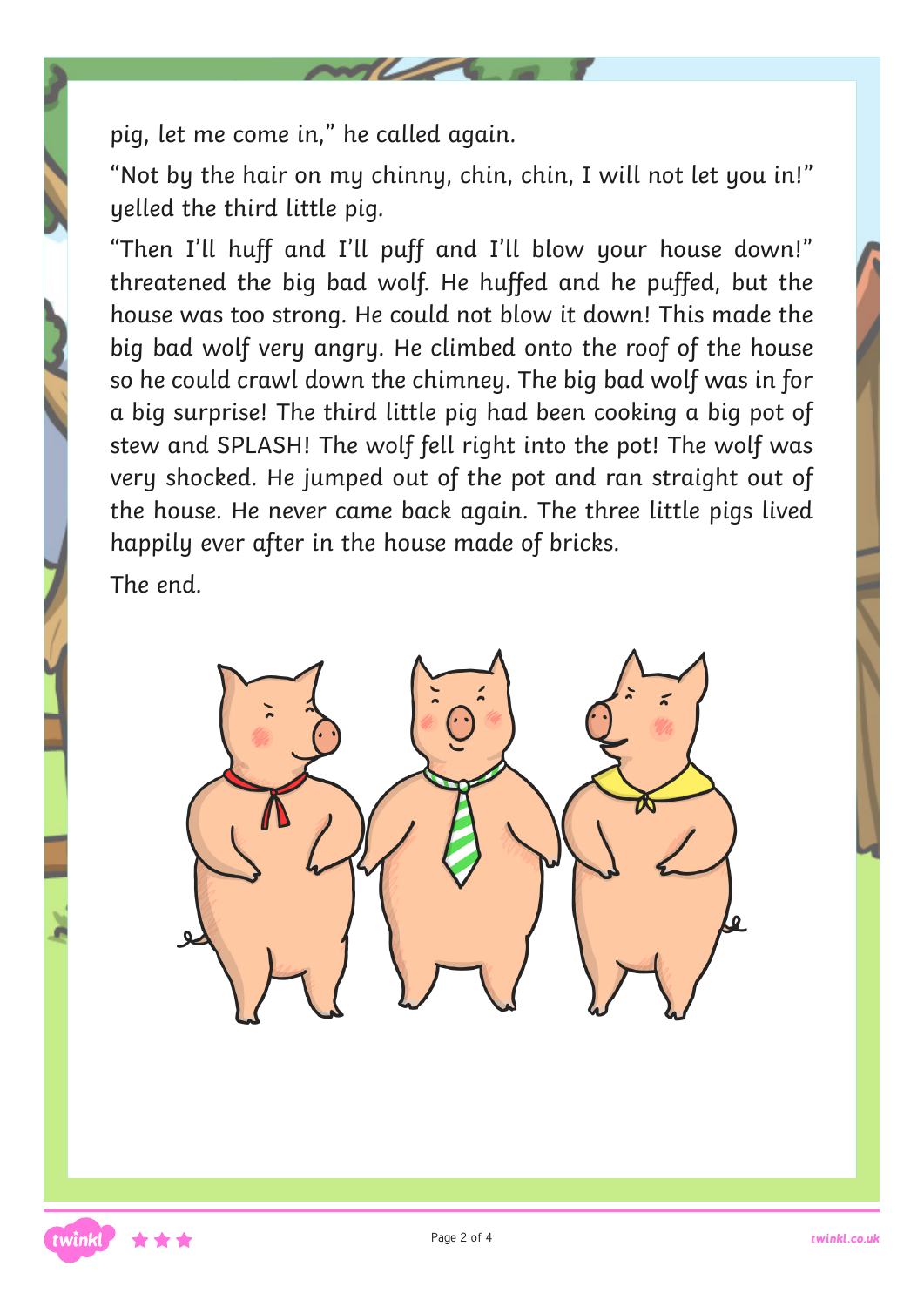Answer the questions below in full sentences.

- 1. What materials did the three pigs use to build their houses?
- 2. Which is your favourite word or phrase in the story. Why?
- 3. Write down two phrases that are repeated throughout this traditional tale.
- 4. How did the wolf know where to find the house of sticks and house of bricks?
- 5. What did the wolf do after the first little pig said that he couldn't come in?
- 6. Why didn't the third house blow down?

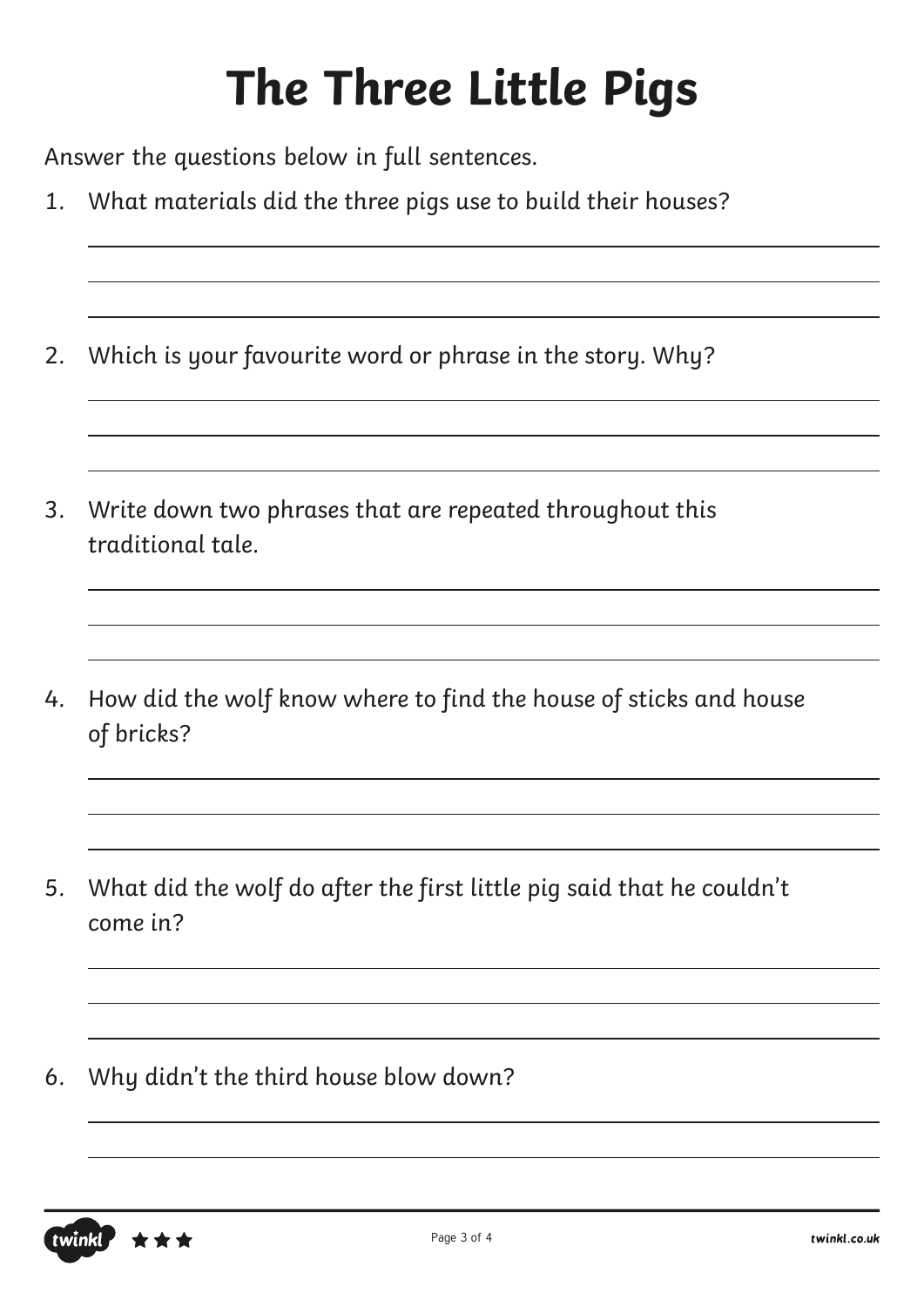- 7. How do you think the three little pigs were feeling while the big bad wolf was trying to blow down their houses and then after he'd climbed down the chimney?
- 8. Explain whether this story has a happy ending for all the characters.
- 9. Describe the wolf using three adjectives.
- 10. What would be an alternative ending for the story?